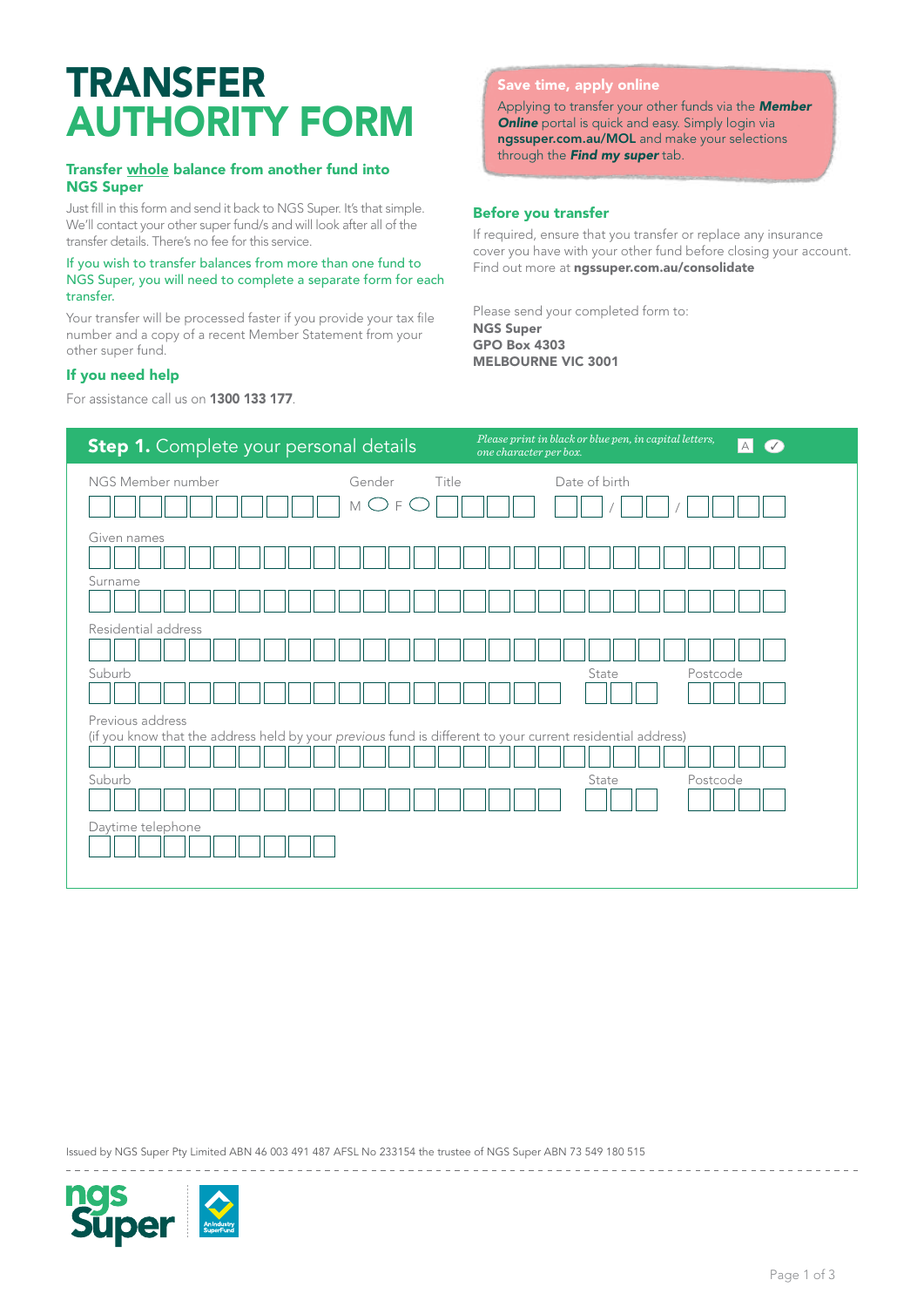# **Step 2.** Provide details of your other super fund

If you have multiple accounts with your other fund, you must complete a separate form for each account you wish to transfer.

If you are intending to claim a tax deduction for any personal contributions you have made to your other super account, you should first complete the relevant form with your other fund to notify them of your intent to claim a tax deduction prior to requesting this transfer.

You may not be able to claim a tax deduction after this transfer occurs.

Find out more at [ngssuper.com.au/deductions](https://www.ngssuper.com.au/super/grow-my-super/claim-a-tax-deduction)

#### FROM:

#### $\bigcirc$  Other super fund

| Fund name                                                                  |  |  |  |
|----------------------------------------------------------------------------|--|--|--|
|                                                                            |  |  |  |
| Fund phone number<br>Membership or account number                          |  |  |  |
|                                                                            |  |  |  |
| Unique Superannuation Identifier (USI)<br>Australian Business Number (ABN) |  |  |  |
|                                                                            |  |  |  |
| <b>Self-managed super fund (SMSF)</b><br>$\cup$                            |  |  |  |
| SMSF name                                                                  |  |  |  |
| Australian Business Number (ABN)                                           |  |  |  |
| Electronic Service Address                                                 |  |  |  |
|                                                                            |  |  |  |
|                                                                            |  |  |  |
| TO:                                                                        |  |  |  |
| <b>Phone number - 1300 133 177</b><br>Fund name - NGS Super                |  |  |  |
| Member number<br>Australian Business Number (ABN) - 73 549 180 515         |  |  |  |
| Unique Superannuation Identifier (USI) - 73549180515701                    |  |  |  |